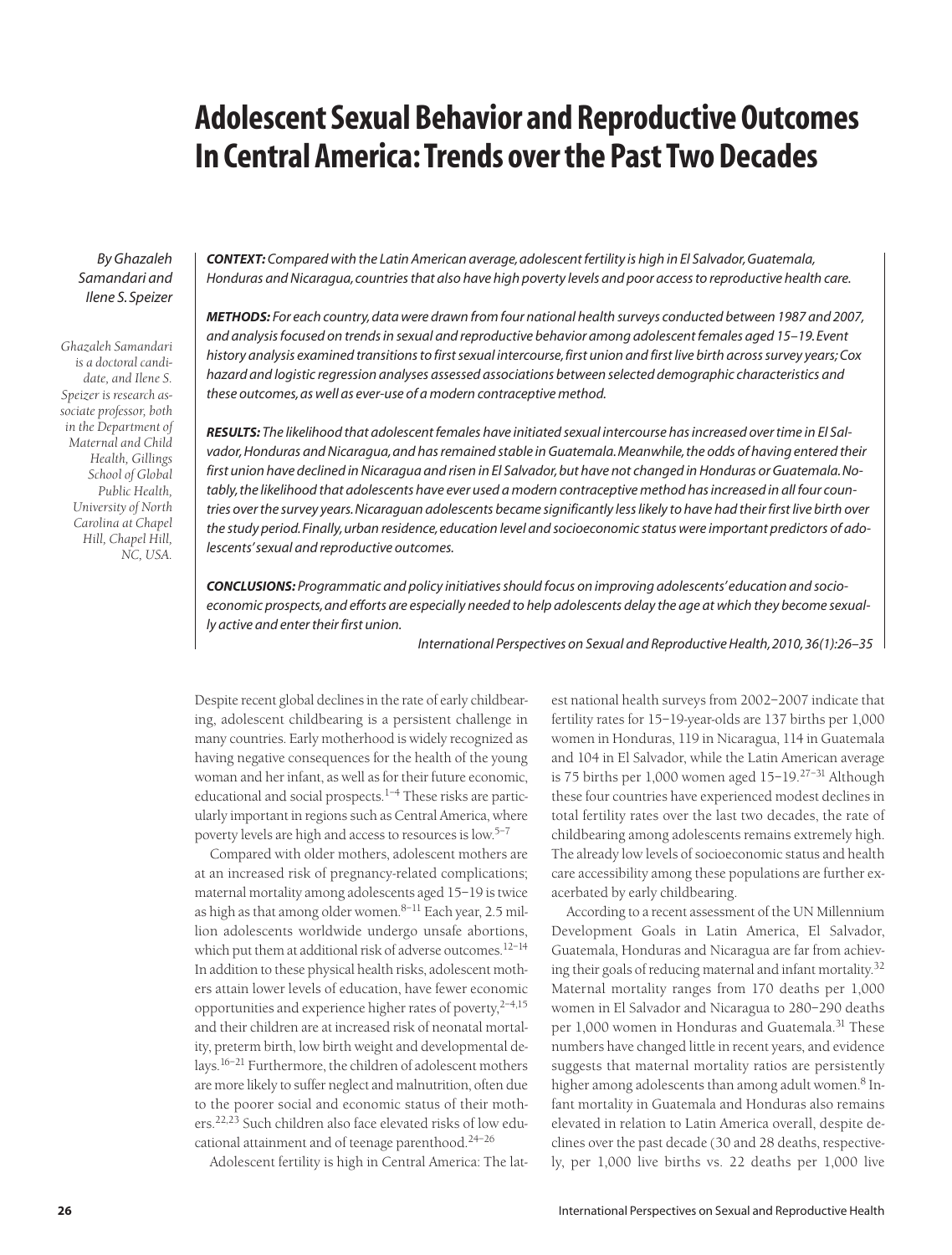births).<sup>33</sup> High infant mortality rates are associated with poverty and low educational attainment, factors for which adolescent mothers are at increased risk.34,35 Indeed, a UN report argues that "It will be impossible to attain the Millennium Development Goals related to maternal health unless resources are invested and effective action taken among the adolescent and youth population."32

To address reproductive health issues among adolescents in Central America, the trends and causes of sexual and childbearing behaviors must be understood. To date, no study has specifically examined and compared longterm trends in adolescent sexual and reproductive behavior in El Salvador, Guatemala, Honduras and Nicaragua. This analysis uses data from multiple time points for each country over the past two decades to describe trends in sexual experience, union status, contraceptive use and childbearing among women aged 15–19. The analysis also assesses whether selected demographic and socioeconomic factors are associated with trends in sexual activity and childbearing in these countries.

## **METHODS**

This study examines data collected between 1987 and 2007 from four nationally representative surveys each for El Salvador, Guatemala, Honduras and Nicaragua. These surveys are either Demographic and Health Surveys conducted by Macro International, or national surveys carried out with technical assistance from the U.S. Centers for Disease Control and Prevention, Management Sciences for Health or Family Health International (Table 1).

All surveys used a two-stage, stratified cluster design; the first stage was a selection of primary sampling units from a census or other nationwide sampling frame, with probability proportional to size, and the second stage was a random selection of 20–30 households within each selected unit. Each survey was representative at the national and provincial levels, as well as by urban versus rural stratification. Once a household was selected for a given survey, all eligible women from the household were chosen for participation; to be eligible, women had to be 15–49 and give their consent. This study considers only respondents who were 15–19 at the time of the survey. On average, this age-group constituted 20–25% of the total sample in any given year. Table 1 provides the unweighted number of women for each survey, as well as the unweighted number of those aged 15–19.

# **Measures**

Women were interviewed in or around their homes and were asked questions related to their sexual and reproductive health behavior. The four main outcomes used in this analysis were: ever having had sexual intercourse; ever having been in a union (consensual or legal); ever having used a modern contraceptive (the pill, condom, IUD, injection, implant, or male or female sterilization); and ever having had a live birth. For the intercourse, union and live birth measures, the age at first experience was recorded for

#### *TABLE 1. Surveys used in the analysis of sexual and reproductive health trends in El Salvador, Guatemala, Honduras and Nicaragua, by sample size*

| Country and survey | No.of women<br>aged 15-49 | No. of women<br>aged 15-19 |  |
|--------------------|---------------------------|----------------------------|--|
| <b>El Salvador</b> |                           |                            |  |
| 1988 FESAL         | 3,579†                    | 753                        |  |
| 1993 FESAL         | 6.207                     | 1,157                      |  |
| 1998 FESAL         | 12,634                    | 2,297                      |  |
| 2002-2003 FESAL    | 10,689                    | 1,839                      |  |
| Guatemala          |                           |                            |  |
| 1987 DHS           | 5,160†                    | 1,182                      |  |
| 1995 DHS           | 12,403                    | 2,949                      |  |
| 1998-1999 DHS      | 6,021                     | 1,403                      |  |
| <b>2002 ENSMI</b>  | 9,155                     | 1,601                      |  |
| <b>Honduras</b>    |                           |                            |  |
| 1991-1992 ENESF    | 7,521†                    | 1,884                      |  |
| <b>1996 ENESF</b>  | 7,505                     | 1,456                      |  |
| <b>2001 ENESF</b>  | 8,362                     | 1,512                      |  |
| 2005-2006 DHS      | 19,948                    | 4,566                      |  |
| <b>Nicaragua</b>   |                           |                            |  |
| 1992-1993 ENSSF    | 7.150                     | 1,251                      |  |
| 1998 DHS           | 13,634                    | 3,357                      |  |
| 2001 DHS           | 13,060                    | 3,146                      |  |
| 2006-2007 DHS      | 14,221                    | 2,611                      |  |

†Women aged 15–44. *Notes:*Ns are unweighted.FESAL=Encuesta Nacional de Salud Familiar. DHS=Demographic and Health Survey. ENSMI=Encuesta Nacional de Salud Materno Infantil.ENESF=Encuesta Nacional de Epidemiología y Salud Familiar.ENSSF=Encuesta Nacional Sobre Salud Familiar.

women who responded affirmatively to the question. Everuse of a modern contraceptive was selected over current use to maintain consistency with the other outcomes and to represent adolescents' general experience with methods. Although the surveys did not have identical questions for these four main measures, they collected similar data. In some cases, responses were recoded from multiple response options to create a binary outcome. For example, most surveys asked women about their experience with individual contraceptive methods, and responses were then collapsed and recoded.

Data on five demographic control variables were also used: age (in single years), area of residence (urban vs. rural), educational attainment, socioeconomic status and marital status. Educational attainment was categorized as no education, primary education (1–6 years), or secondary or higher education (seven or more years). A Filmer and Pritchett principal components analysis of household services was used to create an indicator of socioeconomic status for each survey.36 The surveys varied in their definition of services and availability of data for each asset, but all surveys included data on numerous assets and services.\* After socioeconomic index scores were calculated, they were divided into quintiles, which were then collapsed into three categories: low (first and second quintiles), medium (third and fourth quintiles) and high (fifth quintile) socioeconomic status.37

<sup>\*</sup>Variables included water source,toilet facilities;cooking source;presence of electricity; number of bedrooms; sanitation services; type of roof, wall and floor materials;and possession of various items (radio,TV,refrigerator, telephone or motor vehicle).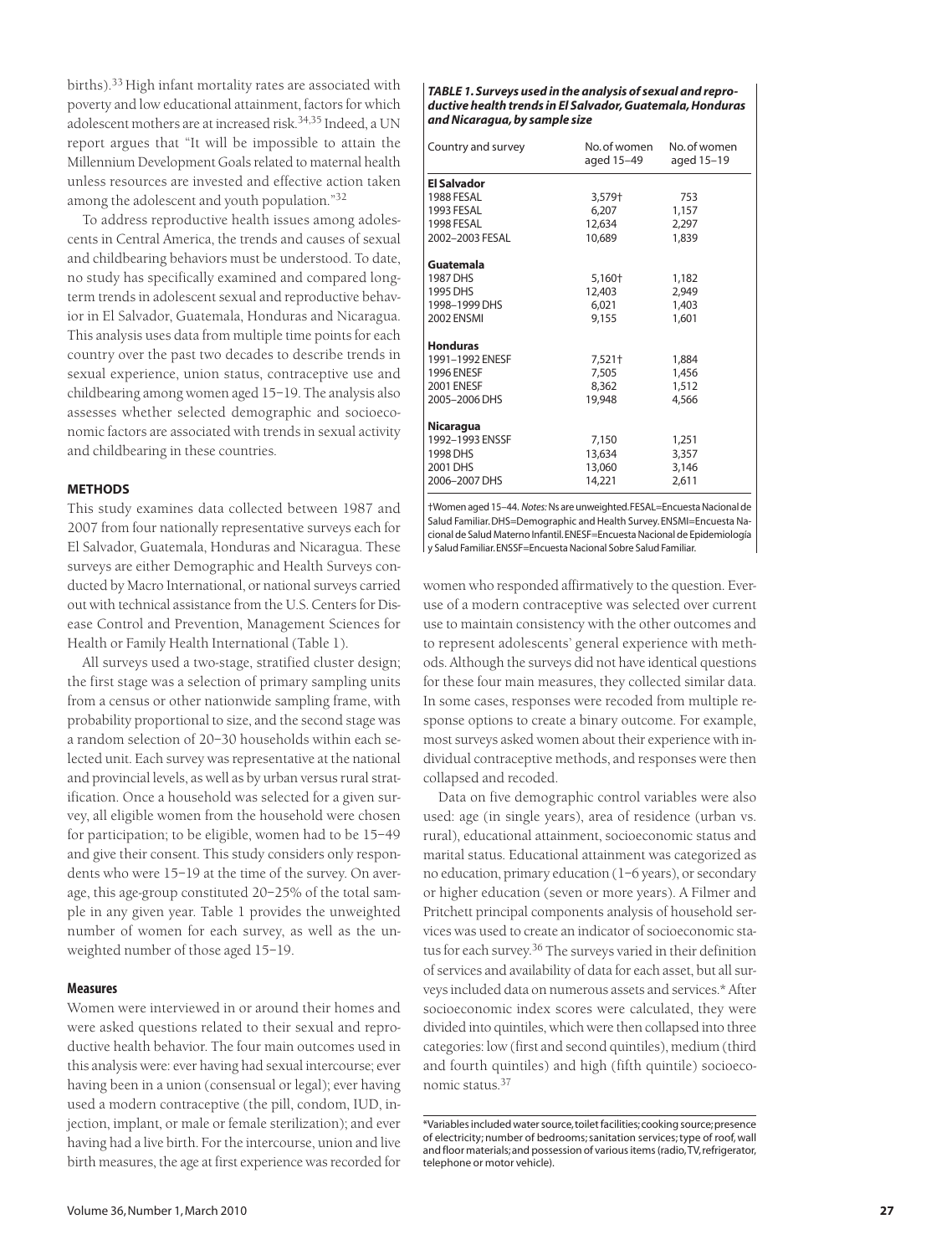| TABLE 2. Percentage distribution of women aged 15-19, by selected demographic characteristics, according to country and |
|-------------------------------------------------------------------------------------------------------------------------|
| survey year                                                                                                             |

| Characteristic         | El Salvador |       | Guatemala |                  | Honduras |       |               | Nicaragua |                    |       |       |                  |                  |       |       |                  |
|------------------------|-------------|-------|-----------|------------------|----------|-------|---------------|-----------|--------------------|-------|-------|------------------|------------------|-------|-------|------------------|
|                        | 1988        | 1993  | 1998      | $2002 -$<br>2003 | 1987     | 1995  | 1998-<br>1999 | 2002      | 1991- 1996<br>1992 |       | 2001  | $2005 -$<br>2006 | $1992 -$<br>1993 | 1998  | 2001  | $2006 -$<br>2007 |
| Age                    |             |       |           |                  |          |       |               |           |                    |       |       |                  |                  |       |       |                  |
| 15                     | 20.3        | 20.4  | 18.7      | 18.1             | 19.7     | 20.3  | 21.4          | 24.8      | 21.6               | 22.4  | 20.0  | 22.3             | 17.7             | 20.4  | 19.8  | 21.7             |
| 16                     | 18.8        | 19.4  | 21.7      | 22.3             | 22.8     | 21.4  | 21.7          | 19.6      | 20.3               | 23.2  | 20.2  | 20.8             | 20.8             | 22.0  | 20.6  | 21.6             |
| 17                     | 21.9        | 19.5  | 19.2      | 21.3             | 23.4     | 22.4  | 19.4          | 19.4      | 20.1               | 19.1  | 20.8  | 20.4             | 21.7             | 21.3  | 20.4  | 19.7             |
| 18                     | 18.9        | 20.8  | 21.5      | 21.5             | 19.2     | 19.1  | 19.8          | 18.1      | 19.1               | 17.5  | 22.1  | 19.5             | 22.1             | 19.9  | 20.3  | 19.2             |
| 19                     | 20.1        | 20.0  | 19.0      | 16.8             | 14.9     | 16.8  | 17.6          | 18.1      | 19.0               | 17.8  | 16.9  | 17.0             | 17.7             | 16.4  | 18.9  | 17.8             |
| <b>Residence</b>       |             |       |           |                  |          |       |               |           |                    |       |       |                  |                  |       |       |                  |
| Urban                  | 55.6        | 62.0  | 52.5      | 54.7             | 37.0     | 44.0  | 41.7          | 40.7      | 45.7               | 48.4  | 49.6  | 54.7             | 55.5             | 63.5  | 61.7  | 55.7             |
| Rural                  | 44.4        | 38.0  | 47.5      | 45.3             | 63.0     | 56.0  | 58.3          | 59.3      | 54.3               | 51.6  | 50.4  | 45.3             | 44.5             | 36.5  | 38.3  | 44.3             |
| <b>Education level</b> |             |       |           |                  |          |       |               |           |                    |       |       |                  |                  |       |       |                  |
| None                   | 11.6        | 6.4   | 5.8       | 3.7              | 25.6     | 17.4  | 15.2          | 12.6      | 6.2                | 5.4   | 4.2   | 3.8              | 10.5             | 7.8   | 6.3   | 4.8              |
| Primary                | 41.4        | 40.0  | 37.8      | 29.3             | 53.3     | 50.1  | 49.1          | 50.4      | 66.4               | 65.5  | 60.3  | 47.4             | 46.5             | 41.4  | 40.1  | 37.0             |
| $\ge$ secondary        | 47.1        | 53.8  | 56.5      | 67.0             | 21.2     | 32.5  | 35.8          | 37.0      | 27.5               | 29.1  | 35.5  | 48.9             | 43.1             | 50.8  | 53.7  | 58.2             |
| Socioeconomic statust  |             |       |           |                  |          |       |               |           |                    |       |       |                  |                  |       |       |                  |
| Low                    | 43.1        | 47.1  | 44.7      | 33.0             | 37.4     | 31.6  | 33.3          | 31.7      | 49.1               | 42.2  | 33.9  | 32.1             | 48.1             | 38.2  | 38.5  | 37.2             |
| Medium                 | 34.2        | 39.4  | 33.0      | 37.4             | 35.2     | 42.8  | 41.4          | 47.6      | 27.1               | 36.9  | 39.1  | 45.2             | 34.8             | 44.9  | 44.5  | 39.7             |
| High                   | 22.7        | 13.5  | 22.3      | 29.6             | 27.4     | 25.6  | 25.2          | 20.8      | 23.7               | 21.0  | 26.9  | 22.8             | 17.1             | 16.8  | 17.0  | 23.1             |
| Total                  | 100.0       | 100.0 | 100.0     | 100.0            | 100.0    | 100.0 | 100.0         | 100.0     | 100.0              | 100.0 | 100.0 | 100.0            | 100.0            | 100.0 | 100.0 | 100.0            |

†Socioeconomic status is based on a principal components analysis of household commodities; "low"represents the bottom two quintiles, "medium"the third and fourth quintiles,and "high"the top quintile.*Note:* Percentages may not total 100.0 because of rounding.

#### **Data Management and Analysis**

The four data sets for each country were combined, and variables were standardized across all data sets. Listwise deletion was used to remove cases that lacked complete data on all study variables. For Honduras, there was significant missing data on age at first sex for one survey, which reduced the sample size for this particular analysis.

The weighted percentages for each outcome variable were calculated for each survey year by country. Event history analysis was used to examine trends in transitions to first sex, first union and first live birth over the survey years; Cox hazard regression analyses were run separately for each country. For transition to first sex and first union, all women aged 15–19 were included in the analysis. For transition to first birth, the sample was restricted to those who reported ever having had sex. Trends in ever-use of a modern contraceptive were examined using multivariate logistic regression, and included only women who had had sex. All analyses controlled for age, area of residence, education level, socioeconomic status and survey year. Marital status was controlled for in the analyses of ever-use of a modern method and transition to live birth. Because of the high correlation between marital status and sexual experience in these samples, the former variable was not used in predicting transition to first sex. All regressions were conducted using Stata version 10SE and adjusted for sample weights.

#### **RESULTS**

#### **Demographic Characteristics**

The majority of 15–19-year-old females in El Salvador and Nicaragua lived in urban areas at all four time points; in Honduras, the percentage residing in urban areas in-

creased over the study period, becoming a majority only in 2005–2006 (Table 2). In Guatemala, a majority of adolescents lived in rural areas during all surveys. Adolescents' education levels improved in all four countries: The percentage with no education declined across the survey years, and the percentage with a secondary or higher education steadily increased over the period. Socioeconomic status also improved, as the percentage of women in the low socioeconomic category decreased between the first and fourth surveys for each country. The 15–19 age-group represented about a quarter of the total population of women in the samples for all surveys in all countries (range, 22–27%; not shown).

## **Trends in Reproductive Health Behavior**

*•Ever had sexual intercourse.* The proportion of 15–19 year-olds in El Salvador who had ever had sex remained stable between 1988 and 2002–2003 (31–33%; Figure 1). In Guatemala, the proportion who had ever had sex declined between 1987 and 2002 (from 29% to 24%). The proportions reporting sexual intercourse in Honduras and Nicaragua were the same for the first and fourth surveys; however, in Nicaragua, this percentage declined in the interim years (from 40% in 1992–1993 to a low of 35% in 2001), while in Honduras, it rose (from 31% in 1991– 1992 to a high of 38% in 2001).

*•Ever been in a union.* In all four countries, the proportion of adolescents who had ever been in a legal or consensual union declined over time. El Salvador saw a decline from 29% in 1988 to 22% in 2002–2003. In Guatemala and Honduras, 26% had been in a union at the first survey (1987 and 1991–1992, respectively); at the final surveys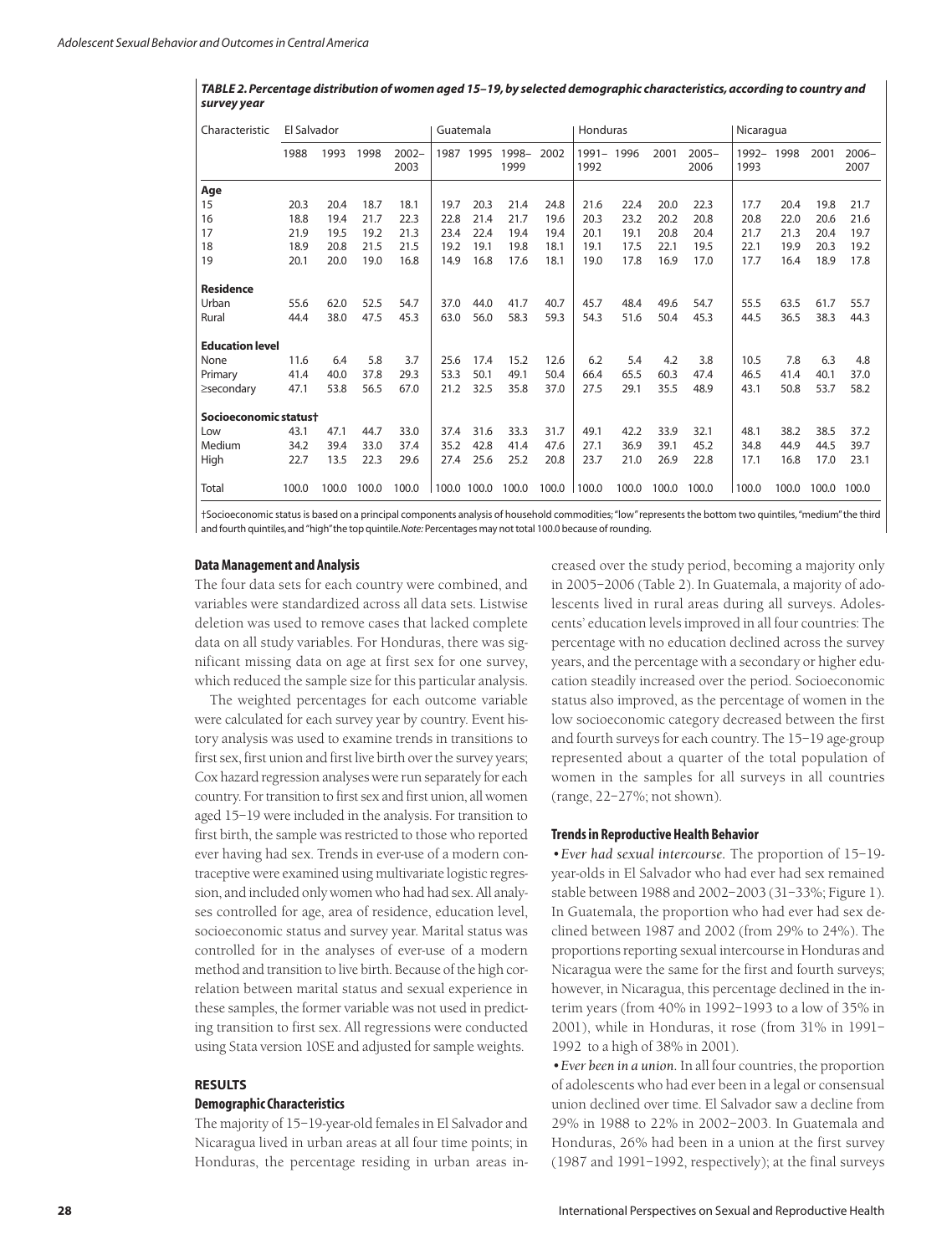

#### *FIGURE 1. Trends in sexual and reproductive outcomes in El Salvador, Guatemala, Honduras and Nicaragua, 1987–2007*

*Note:* All percentages are weighted.

(2002 and 2005–2006, respectively), the proportion had declined to 20% for Guatemala, but had changed little for Honduras (25%). Nicaragua had the highest proportion of adolescent unions in the first and last survey years (37% and 30%, respectively).

*•Ever used a modern contraceptive.* The proportion of sexually experienced adolescents who reported ever having used a modern contraceptive method rose sharply in all four countries over the study period. Adolescents in El Salvador and Honduras reported similar rates at the first surveys (25% and 24%, respectively); by the fourth surveys, these percentages had increased to 60% and 62%, respectively. Guatemalan adolescents had the lowest initial rate of modern contraceptive use—7% in 1987—which almost quadrupled over subsequent surveys, to 27% in 2002. In Nicaragua, the percentage who reported ever having used a modern contraceptive increased from 35% in 1992– 1993 to 76% in 2006–2007.

*•Ever had a live birth.* Although the percentage of adolescents who had ever had a live birth declined in all four countries over time, the declines were modest in El Salvador, Guatemala and Honduras (three percentage points in each country). By contrast, the percentage of adolescents who had had a live birth in Nicaragua, which was higher than in the other three countries at the first survey, dropped from 26% to 20% by the fourth survey.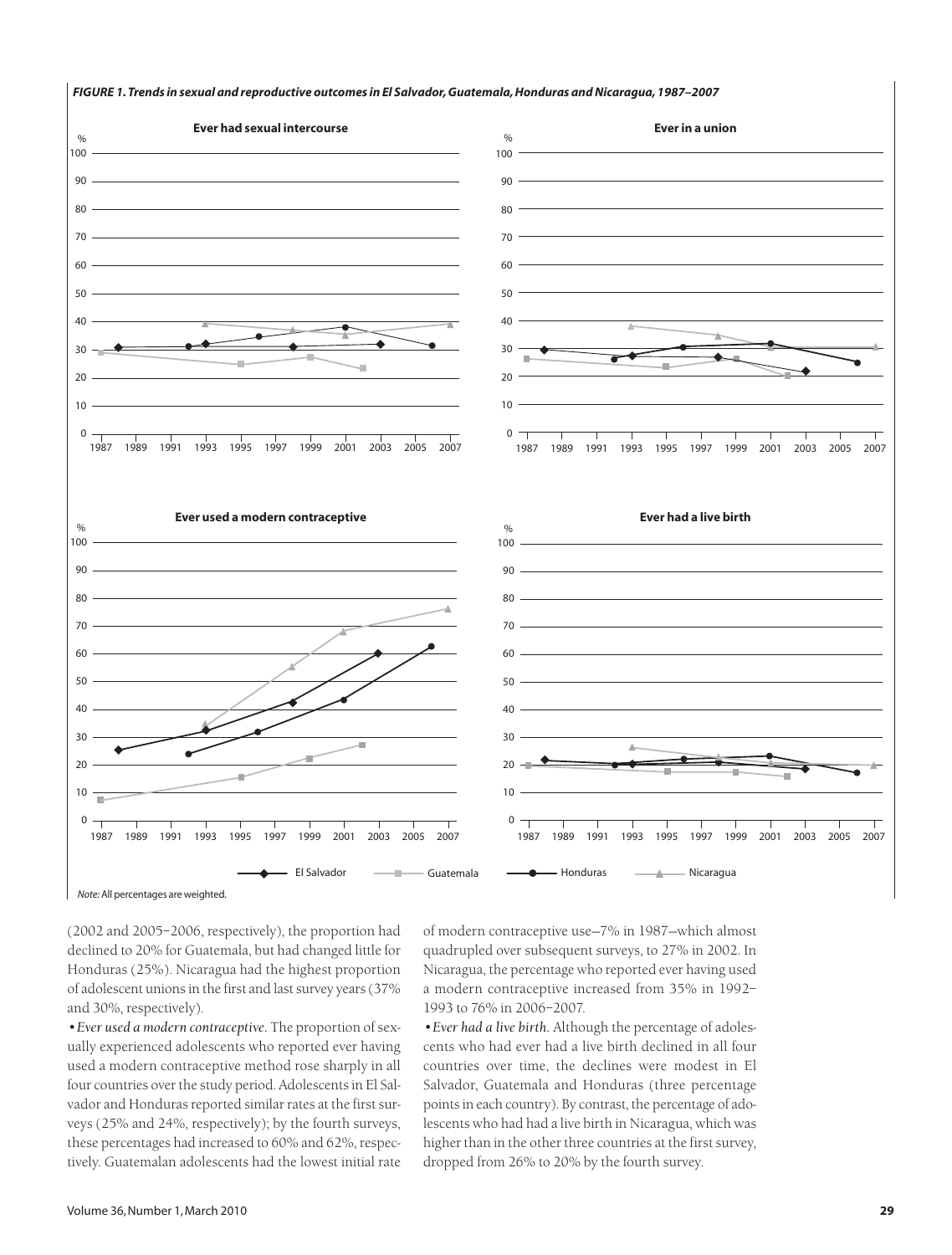*TABLE 3. Hazard and odds ratios from regression analyses to identify associations between sexual and reproductive health outcomes and selected variables, El Salvador, 1988–2003*

| Characteristic First sex |           | First union<br>$(N=5,036)$ $(N=5,036)$ | Ever-use of<br>a modern<br>contraceptive <sup>+</sup><br>$(N=1.283)$ | First birth<br>$(N=1,283)$ |  |  |  |  |
|--------------------------|-----------|----------------------------------------|----------------------------------------------------------------------|----------------------------|--|--|--|--|
| Survey year              |           |                                        |                                                                      |                            |  |  |  |  |
| 1988 (ref)               | 1.00      | 1.00                                   | 1.00                                                                 | 1.00                       |  |  |  |  |
| 1993                     | $0.49**$  | $0.39***$                              | $2.30*$                                                              | 0.64                       |  |  |  |  |
| 1998                     | $1.75***$ | $1.51*$                                | $3.27**$                                                             | 1.33                       |  |  |  |  |
| 2002-2003                | $2.12***$ | $1.50*$                                | $7.03***$                                                            | 1.18                       |  |  |  |  |
| Age‡                     | 1.02      | 1.06                                   | 1.19                                                                 | $0.63***$                  |  |  |  |  |
| <b>Residence</b>         |           |                                        |                                                                      |                            |  |  |  |  |
| Rural (ref)              | 1.00      | 1.00                                   | 1.00                                                                 | 1.00                       |  |  |  |  |
| Urban                    | $1.25*$   | 1.12                                   | 1.25                                                                 | 0.80                       |  |  |  |  |
| <b>Education level</b>   |           |                                        |                                                                      |                            |  |  |  |  |
| None (ref)               | 1.00      | 1.00                                   | 1.00                                                                 | 1.00                       |  |  |  |  |
| Primary                  | 0.79      | 0.82                                   | 1.47                                                                 | 1.36                       |  |  |  |  |
| Secondary                | $0.31**$  | $0.26***$                              | 1.87                                                                 | 1.11                       |  |  |  |  |
| Socioeconomic status     |           |                                        |                                                                      |                            |  |  |  |  |
| Low (ref)                | 1.00      | 1.00                                   | 1.00                                                                 | 1.00                       |  |  |  |  |
| Medium                   | 1.05      | 1.01                                   | $2.24*$                                                              | 0.82                       |  |  |  |  |
| High                     | $0.67*$   | $0.51***$                              | $1.93***$                                                            | 0.79                       |  |  |  |  |
| <b>Ever in union</b>     | u         | u                                      | 1.53                                                                 | $2.03*$                    |  |  |  |  |

\*p≤.05.\*\*p≤.01. †Includes the pill,condom,IUD,injection,implant,and male or female sterilization. ‡Age at first sex was used in the first birth analysis.*Notes:* Sample sizes are smaller than in Table 1 because of missing data for some of the variables included in the model. ref=reference category. u=unavailable.

#### **Multivariate Analyses**

To supplement the examination of the basic trends in sexual and reproductive health outcomes among adolescent females in Central America, multivariate analyses tested for significant changes in these behaviors over time.

*•El Salvador.* After controlling for age, residence, education level and socioeconomic status, the risk of adolescents having had sexual intercourse, compared with their risk in 1988, declined in 1993 (hazard ratio, 0.5), but rose in the last two survey years (1.8 and 2.1, respectively; Table 3). Similarly, the likelihood of an adolescent entering her first union was lower in 1993 (0.4), but higher in the later surveys (1.5 for each). Adolescents had higher odds of having ever used a modern contraceptive in the three later surveys than in the base year (odds ratios, 2.3, 3.3 and 7.0, respectively). Notably, the odds of giving birth for the first time did not change significantly for adolescents in El Salvador over the study period.

When the survey year was controlled for, adolescents in urban areas were more likely to have ever had sex than adolescents in rural areas (hazard ratio, 1.3). However, adolescents with at least a secondary education and those in the high socioeconomic bracket had lower odds than those with no education and those in the low socioeconomic bracket of having had sex (0.3 and 0.7, respectively) and of entering their first union (0.3 and 0.5, respectively). Among sexually active adolescents, those in the medium and high socioeconomic categories were more likely than those in the low category to have ever used a modern contraceptive (odds ratios, 2.2 and 1.9, respectively). Finally, adolescents who were older at first sex had reduced odds of having given birth (0.6), while those who had ever been in a legal or consensual union had elevated odds (2.0).

*•Guatemala.* The odds that Guatemalan adolescents had ever used a modern contraceptive method increased significantly at each survey after the 1987 base survey, rising from 1.9 in 1995 to 4.1 and 4.9 in 1998–1999 and 2002, respectively (Table 4). No significant changes in the odds of first sex, first union or first birth among adolescents were found over the survey years.

In Guatemala, older adolescents had increased odds of having had their first sex, entered their first union or ever used a modern contraceptive method (hazard ratios, 1.3 and 1.3, and odds ratio, 1.2, respectively); however, adolescents' risk of having given birth was negatively associated with their age at first sex (0.6). Compared with adolescents with no education or low socioeconomic status, those with primary or secondary education (0.7 and 0.2, respectively), and those in the medium or high socioeconomic categories (0.8–0.9 and 0.6, respectively), had reduced odds of having had sex and of entering their first union. By contrast, sexually active adolescents with primary or secondary education were more likely than those with no education to have used a modern method (2.3 and 4.0, respectively), while adolescents with medium or high socioeconomic status were more likely than those

*TABLE 4. Hazard and odds ratios from regression analyses to identify associations between sexual and reproductive health outcomes and selected variables, Guatemala, 1987–2002*

| Characteristic First sex | (N=7,116) | $(N=7,116)$ | First union Ever-use of<br>a modern<br>contraceptive <sup>+</sup><br>$(N=2,160)$ | First birth<br>$(N=2,160)$ |
|--------------------------|-----------|-------------|----------------------------------------------------------------------------------|----------------------------|
| Survey year              |           |             |                                                                                  |                            |
| 1987 (ref)               | 1.00      | 1.00        | 1.00                                                                             | 1.00                       |
| 1995                     | 0.94      | 0.97        | $1.93*$                                                                          | 1.15                       |
| 1998-1999                | 1.03      | 1.08        | $4.07**$                                                                         | 1.19                       |
| 2002                     | 0.97      | 0.93        | $4.85***$                                                                        | 1.15                       |
| Age‡                     | $1.31**$  | $1.28***$   | $1.23*$                                                                          | $0.56***$                  |
| <b>Residence</b>         |           |             |                                                                                  |                            |
| Rural (ref)              | 1.00      | 1.00        | 1.00                                                                             | 1.00                       |
| Urban                    | 0.99      | 1.00        | 1.34                                                                             | 0.95                       |
| <b>Education level</b>   |           |             |                                                                                  |                            |
| None (ref)               | 1.00      | 1.00        | 1.00                                                                             | 1.00                       |
| Primary                  | $0.68**$  | $0.66***$   | $2.30**$                                                                         | 1.20                       |
| Secondary                | $0.20***$ | $0.16***$   | $3.96***$                                                                        | 1.16                       |
| Socioeconomic status     |           |             |                                                                                  |                            |
| Low (ref)                | 1.00      | 1.00        | 1.00                                                                             | 1.00                       |
| Medium                   | $0.86*$   | $0.83*$     | $3.43***$                                                                        | 0.90                       |
| High                     | $0.63*$   | $0.55*$     | $9.51***$                                                                        | 0.76                       |
| <b>Ever in union</b>     | u         | u           | $3.42*$                                                                          | 1.12                       |

\*p≤.05.\*\*p≤.01. †Includes the pill,condom,IUD,injection,implant,and male or female sterilization. ‡Age at first sex was used in the first birth analysis. *Notes:* Sample sizes are smaller than in Table 1 because of missing data for some of the variables included in the model. ref=reference category. u=unavailable.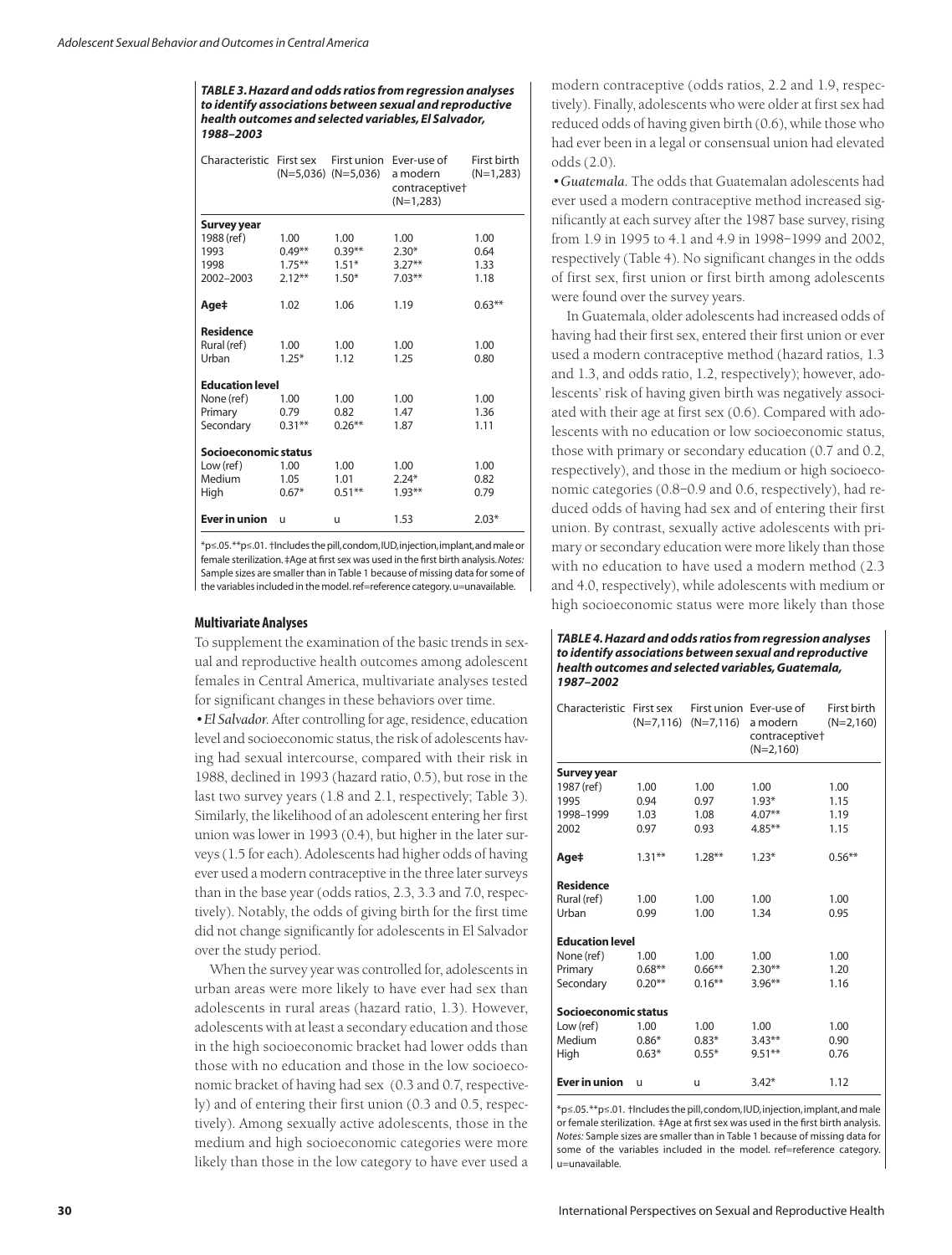with low status to have used such a method (3.4 and 9.5, respectively). As expected, adolescents who had ever been in a union had higher odds than those who had not of having ever used a modern contraceptive (3.4).

*•Honduras.* Adolescents in each of the three later surveys were more likely than those in the base survey to have experienced sexual intercourse (hazard ratios, 4.5–5.7; Table 5), while adolescents in the third and fourth surveys also had elevated odds of having ever used a modern contraceptive (odds ratios, 2.5 and 5.9, respectively).

Older adolescents and those living in urban areas were more likely than their younger and rural counterparts to have had sex (hazard ratios, 1.1 and 1.2, respectively). Adolescents with primary or secondary education, and those with high socioeconomic status, however, had lower odds of experiencing first sex than did adolescents with no education or low socioeconomic status (0.3–0.7). Similarly, older adolescents had higher odds of forming a union than did younger adolescents (1.2), while adolescents with any education and those with high socioeconomic status had lower odds of entering their first union than did their counterparts (0.3–0.8). The likelihood of having ever used a modern method was higher among older adolescents, adolescents in urban areas, those with any education, those with medium or high socioeconomic status, and those who had ever been in a union than among other respondents (odds ratios, 1.2–3.0). Adolescents who were older at first sex had reduced odds of hav-

*TABLE 5.Hazard and odds ratios from regression analyses to identify associations between sexual and reproductive health outcomes and selected variables,Honduras,1991– 2006*

| Characteristic         | First sex | First union+ Ever-use of<br>$(N=8,858)$ $(N=8,858)$ | a modern<br>contraceptive‡<br>$(N=2.784)$ | First birth<br>$(N=2,784)$ |
|------------------------|-----------|-----------------------------------------------------|-------------------------------------------|----------------------------|
| Survey year            |           |                                                     |                                           |                            |
| 1991-1992 (ref)        | 1.00      | u                                                   | 1.00                                      | 1.00                       |
| 1996                   | $4.52**$  | 1.00                                                | 1.61                                      | $0.60*$                    |
| 2001                   | $5.72***$ | $1.21*$                                             | $2.45*$                                   | 0.67                       |
| 2005-2006              | $5.21***$ | 1.00                                                | $5.92**$                                  | 0.70                       |
| Age§                   | $1.08***$ | $1.19***$                                           | $1.20***$                                 | $0.71***$                  |
| <b>Residence</b>       |           |                                                     |                                           |                            |
| Rural (ref)            | 1.00      | 1.00                                                | 1.00                                      | 1.00                       |
| Urban                  | $1.18*$   | 1.09                                                | $1.34*$                                   | 0.86                       |
| <b>Education level</b> |           |                                                     |                                           |                            |
| None (ref)             | 1.00      | 1.00                                                | 1.00                                      | 1.00                       |
| Primary                | $0.72*$   | $0.77*$                                             | $1.59*$                                   | 0.98                       |
| Secondary              | $0.28**$  | $0.27***$                                           | $1.91*$                                   | 0.79                       |
| Socioeconomic status   |           |                                                     |                                           |                            |
| Low (ref)              | 1.00      | 1.00                                                | 1.00                                      | 1.00                       |
| Medium                 | 1.01      | 0.95                                                | $2.42**$                                  | 0.97                       |
| High                   | $0.54***$ | $0.42***$                                           | $2.10***$                                 | 0.72                       |
| <b>Ever in union</b>   | u         | u                                                   | $3.03***$                                 | $2.16***$                  |

\*p≤.05. \*\*p≤.01. †Because first union data were not collected in the 1991–1992 survey, the 1996 survey is the reference category. ‡Includes the pill,condom,IUD,injection,implant,and male or female sterilization.§Age at first sex was used in the first birth analysis.*Notes:* Sample sizes are smaller than in Table 1 because of missing data for some of the variables included in the model. ref=reference category. u=unavailable.

*TABLE 6. Hazard and odds ratios from regression analyses to identify associations between sexual and reproductive health outcomes and selected variables, Nicaragua, 1992–2007*

| Characteristic         | First sex<br>(N=9,620) | $(N=9,620)$ | First union Ever-use of<br>a modern<br>contraceptive <sup>+</sup><br>$(N=3,844)$ | First birth<br>$(N=3,844)$ |  |  |  |  |
|------------------------|------------------------|-------------|----------------------------------------------------------------------------------|----------------------------|--|--|--|--|
| <b>Survey year</b>     |                        |             |                                                                                  |                            |  |  |  |  |
| 1992-1993 (ref) 1.00   |                        | 1.00        | 1.00                                                                             | 1.00                       |  |  |  |  |
| 1998                   | 1.04                   | $0.59***$   | $1.92**$                                                                         | 0.95                       |  |  |  |  |
| 2001                   | 1.00                   | $0.50***$   | $3.62***$                                                                        | $0.80*$                    |  |  |  |  |
| 2006-2007              | $1.24*$                | $0.52***$   | $7.04***$                                                                        | $0.65***$                  |  |  |  |  |
| Age‡                   | $1.14***$              | 1.01        | $1.21***$                                                                        | $0.60**$                   |  |  |  |  |
| <b>Residence</b>       |                        |             |                                                                                  |                            |  |  |  |  |
| Rural (ref)            | 1.00                   | 1.00        | 1.00                                                                             | 1.00                       |  |  |  |  |
| Urban                  | $1.19*$                | $1.11*$     | $1.33*$                                                                          | 1.14                       |  |  |  |  |
| <b>Education level</b> |                        |             |                                                                                  |                            |  |  |  |  |
| None (ref)             | 1.00                   | 1.00        | 1.00                                                                             | 1.00                       |  |  |  |  |
| Primary                | $0.79*$                | $0.74**$    | $1.46*$                                                                          | 0.87                       |  |  |  |  |
| Secondary              | $0.34***$              | $0.32***$   | $1.36*$                                                                          | $0.73*$                    |  |  |  |  |
| Socioeconomic status   |                        |             |                                                                                  |                            |  |  |  |  |
| Low (ref)              | 1.00                   | 1.00        | 1.00                                                                             | 1.00                       |  |  |  |  |
| Medium                 | $0.80**$               | $0.82***$   | 1.22                                                                             | $0.84*$                    |  |  |  |  |
| High                   | $0.63***$              | $0.62*$     | $1.57*$                                                                          | $0.77*$                    |  |  |  |  |
| Ever in union          | u                      | u           | $4.46***$                                                                        | $1.85***$                  |  |  |  |  |

\*p≤.05.\*\*p≤.01. †Includes the pill,condom,IUD,injection,implant,and male or female sterilization. ‡Age at first sex was used in the first birth analysis. *Notes:* Sample sizes are smaller than in Table 1 because of missing data for some of the variables included in the model. ref=reference category. u=unavailable.

ing had a live birth (0.7), while those who had entered a union had elevated odds (2.2).

*•Nicaragua.* Compared with Nicaraguan adolescents surveyed in 1992–1993, those surveyed in 2006–2007 were more likely to have had sexual intercourse (hazard ratio, 1.2), and those in the three most recent surveys were more likely to have ever used a modern contraceptive method (odds ratios, 1.9–7.0; Table 6). By contrast, adolescents in the three most recent surveys had reduced odds of having entered a first union (0.5–0.6), and those in the last two surveys had reduced odds of having given birth (0.7–0.8).

Urban adolescents had higher odds than their rural counterparts of having experienced first sex and first union (hazard ratios, 1.2 and 1.1, respectively), whereas adolescents with any education or with medium or high socioeconomic status had lower odds of having had first sex (0.3–0.8) or having entered a union (0.3–0.8) than those with no schooling or low socioeconomic status. In addition, older adolescents had higher odds than their younger counterparts of ever having had sex (1.1). Furthermore, in Nicaragua, being older, living in an urban area, having any education and having high socioeconomic status were associated with ever-use of a modern contraceptive (odds ratios, 1.2–1.6). Adolescents who had ever been in a union were significantly more likely than those who had not to have used a modern method (4.5). Factors associated with a lower risk of having given birth were older age at first sex, having a secondary edu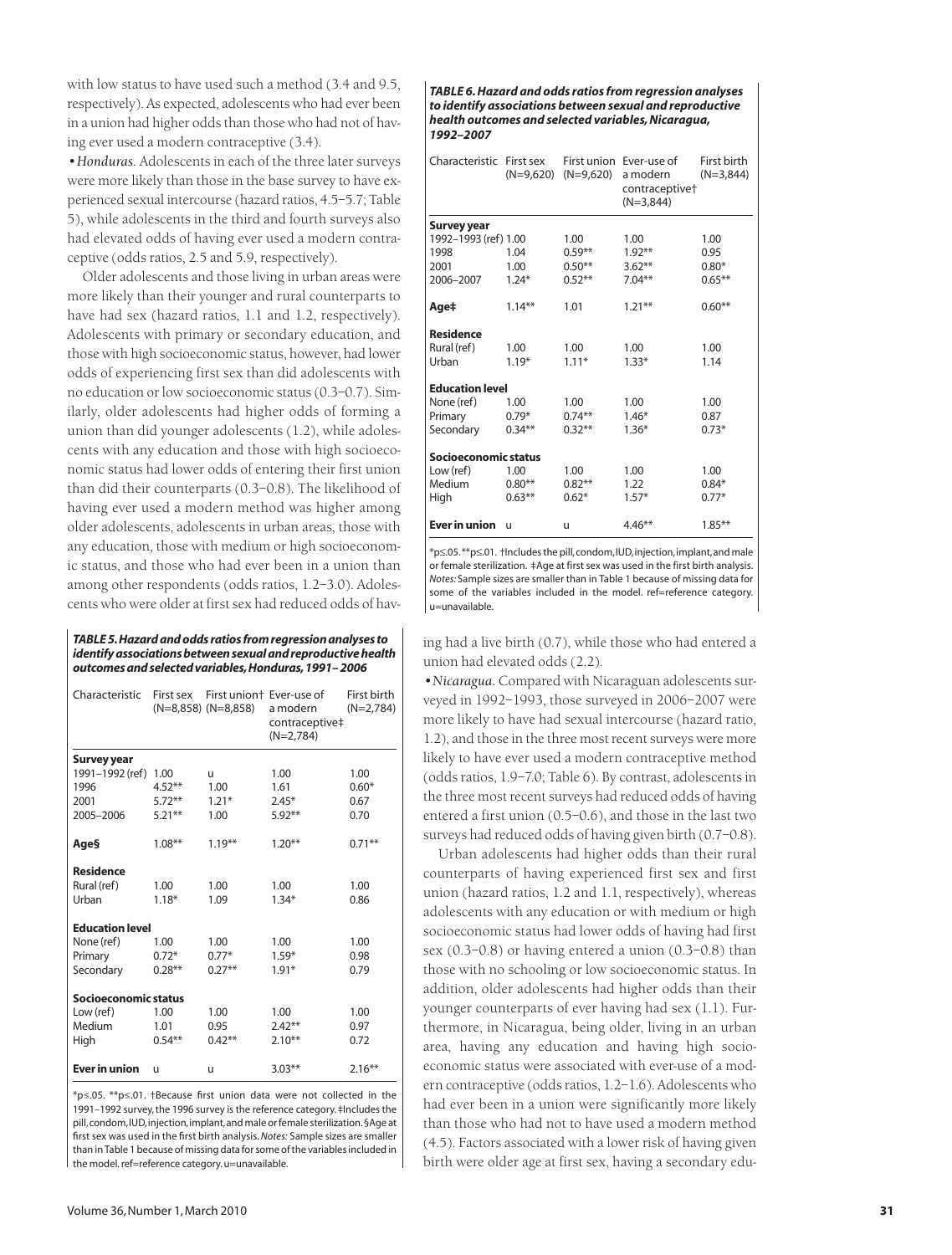cation, and having medium or high socioeconomic status (0.6–0.8); only having been in a union is associated with higher odds (1.9).

# **DISCUSSION**

This study improves our understanding of the trends in sexual and reproductive behaviors among adolescent females in El Salvador, Guatemala, Honduras and Nicaragua over the past two decades. Many behaviors have changed significantly in these countries, and this comparative analysis shows that after individual characteristics have been accounted for, adolescent sexual activity has increased in El Salvador, Honduras and Nicaragua, but remained static in Guatemala. The likelihood of being in a union has decreased among Nicaraguan adolescents, whereas in El Salvador it has increased; union status has remained largely unchanged in both Honduras and Guatemala. By contrast, ever-use of modern contraceptives has significantly increased among adolescents in all four countries over time.

Despite the general increase in modern contraceptive use, however, only Nicaragua experienced a significant decline in first births among adolescents over the 15-year period. In El Salvador and Honduras, increased use coincided with substantial increases in the likelihood of reporting first sexual intercourse, while in Guatemala, a steep rise in use was not matched by an increase in sexual debut or in a decline in first births. There are several possible explanations for these seemingly incongruent findings. Since the measure for use of a modern contraceptive was restricted to ever-use rather than current use, the rise in method use may mask continued unmet need or inconsistent use of contraceptives. Furthermore, contraceptive failure—which is known to be high among adolescents may explain why higher rates of use have not translated into delayed first births.38 Finally, increased contraceptive use may be attributed to adolescents' efforts to space a second birth. A similar study has confirmed that rates of unwanted or mistimed first births are high among adolescents in Central America, and that rates of contraceptive use are higher among adolescents with one child than among those with none.39

Urban residence, education and socioeconomic status were important predictors of adolescent sexual and reproductive outcomes. Adolescent females with no education were more likely than those with primary or secondary schooling to have had sex and to have entered a union at early ages, and were less likely to have used a modern contraceptive. However, education had little relation to the likelihood of having a first live birth, with the exception of secondary education in Nicaragua, which was associated with a slightly reduced risk. Urban residence was an unreliable predictor of adolescent behavior, being associated with increased odds of first sex, first union and contraceptive use in only a few cases, and having no association with first birth. At the bivariate level, urban residence is often associated with a reduced likelihood of transition to first sex, first union and childbearing; however, when education and socioeconomic status are controlled for, this relationship can reverse or become mixed.<sup>40</sup>

Although education and urban residence often serve as proxies for socioeconomic status, this study shows that a unique proxy measure of socioeconomic status accounts for additional differences in behavior. Adolescent females with low socioeconomic status were more likely to have had sex or to have ever been in a union, and were less likely to have used a modern contraceptive, than were adolescents in higher socioeconomic brackets. In Nicaragua, adolescents with low socioeconomic status were also more likely to have had a live birth than were those with either medium or high status. These findings are consistent with prior research that demonstrated the importance of adolescents' educational attainment, socioeconomic status and older age in union formation, sexual activity and childbearing.5,41–45

In other studies that have explored adolescent sexual and reproductive behavior in Latin America, declines in fertility and increases in use of modern contraceptives occurred among women aged 15-19.<sup>46,47</sup> In addition, studies of adolescents in this region have examined other contextual factors, such as family influences, community- or national-level economic factors, and individual characteristics such as pregnancy intendedness and exposure to family planning messages and to sex education.<sup>39,47-49</sup> However, none of these studies provided a statistical basis for understanding the importance of sexual and reproductive health changes over time. Furthermore, unlike this study, they did not examine associations between adolescent outcomes and individual characteristics while controlling for changes across time.

## **Limitations**

This study has several limitations. First, because of the range of survey dates and sources, the questions that elicited the data for the variables used in this analysis, while similar, were not always identical. Second, the data were based on multiple cross-sectional surveys, which bars assertions of causality between the outcomes of interest and the associated social and demographic characteristics. Finally, because this study focused on adolescents aged 15–19, it may misrepresent ongoing changes in the four target countries by omitting adolescents who had not yet had an opportunity to experience the various outcomes (e.g., sexual debut, marriage and first birth). One way to control for this censoring would be to include only women aged 20–24 or 25–29. This approach was not taken, because the primary interest was in adolescent behaviors as they occur in each time period.

# **Conclusions**

This study serves as a starting point for exploring trends in adolescent sexual and reproductive behaviors in Central America. Future research could build on this work to further explain trends in adolescent outcomes and to identify additional factors associated with these behaviors. Some important factors to incorporate into future analyses in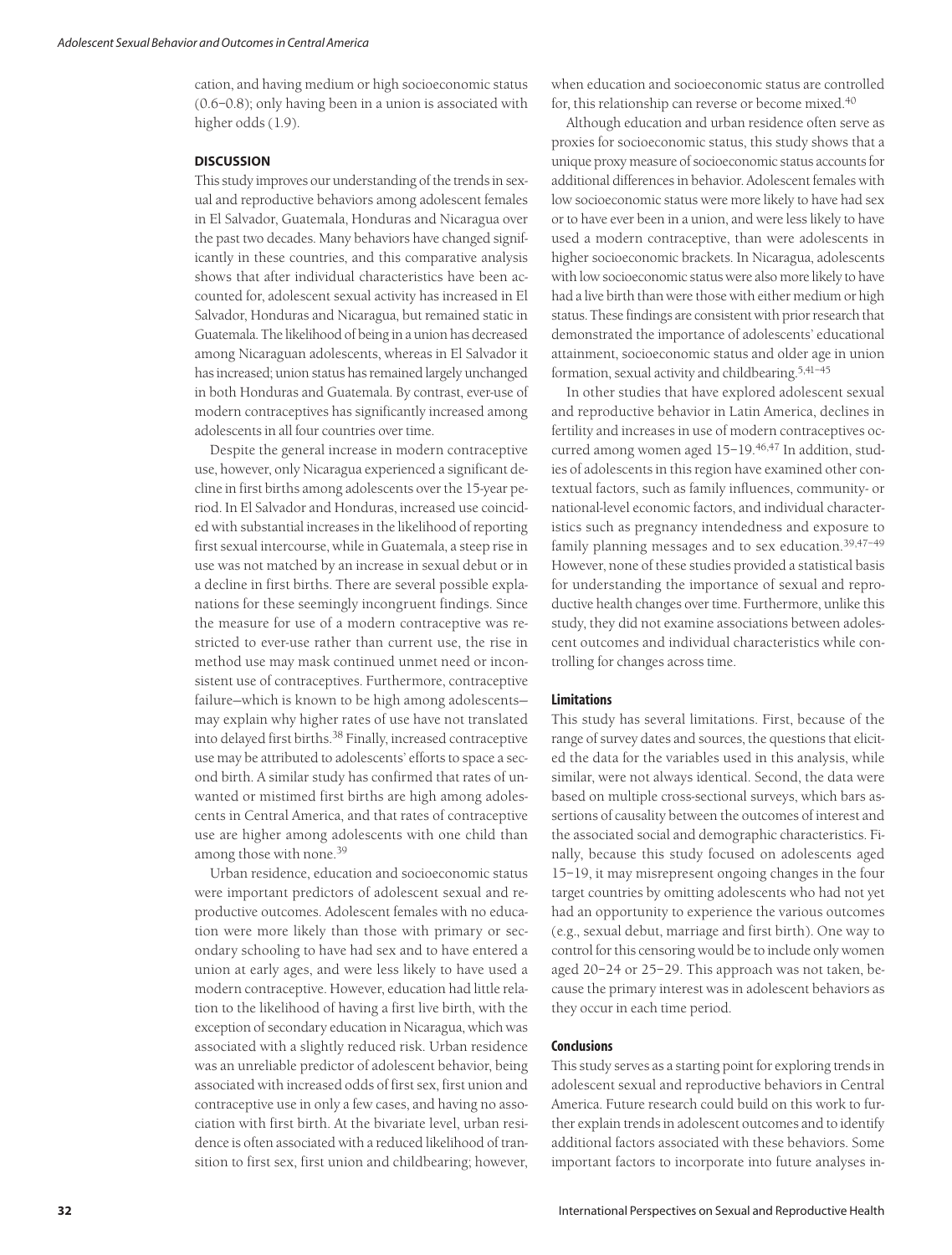clude adolescents' exposure to mass media campaigns or sex education, pregnancy intendedness and adolescent childbearing, as well as broader contextual factors (such as family and community influences) that have been identified as important factors in the sexual behavior of Latin American adolescents.<sup>48</sup> The timing of first sex, first union and first birth for adolescents should also be defined more precisely to identify the specific ages at which these events occur, and to explore the sequential relationship between sexual experience, unions and births (e.g., what proportion of sexual activity occurs prior to marital unions, and whether unions tend to precede or follow live births). An assessment of national- and community-level interventions would also increase our understanding of what programs and policies may have contributed to the positive changes in adolescent sexual behaviors in Central American countries, and what further efforts should be undertaken.

The associations between age, education, socioeconomic status, and adolescent sexual and reproductive outcomes revealed in this study suggest that continued programmatic and policy initiatives should be directed at improving adolescents' overall situation as a means of improving their sexual health. Indeed, interventions that increase basic education, provide comprehensive sex education and support the economic development of youth have been shown to improve sexual and reproductive outcomes for adolescents in developing countries by delaying the onset of sexual activity or union formation and increasing the use of family planning services.<sup>50–54</sup> By focusing increased efforts on the reproductive health needs of adolescents in El Salvador, Guatemala, Honduras and Nicaragua, it may be possible to alter future trends and help improve the health and well-being for adolescents across Central America.

#### **REFERENCES**

**1.** United Nations Population Fund (UNFPA), *State of the World Population: Adolescents and Young People,* New York: UNFPA, 2004.

**2.** Buvinic M, The costs of adolescent childbearing: evidence from Chile, Barbados, Guatemala, and Mexico, *Studies in Family Planning,* 1998, 29(2):201–209.

**3.** Madhavan S and Thomas K, Early childbearing and schooling: new evidence from South Africa, *Comparative Education Review,* 2005, 49(4):452–467.

**4.** Olausson PO et al., Teenage childbearing and long-term socioeconomic consequences: a case study in Sweden, *Family Planning Perspectives,* 2001, 33(2):70–74.

**5.** Rani M and Lule E, Exploring the socioeconomic dimension of adolescent reproductive health: a multicountry analysis, *International Family Planning Perspectives,* 2004, 30(3):110–117.

**6.** Gasparini L, Gutierrez F and Tornarolli L, Growth and income poverty in Latin America and the Caribbean: evidence from household surveys, *Review of Income and Wealth,* 2007, 53(2):209–245.

**7.** World Development Indicators database, Gross national income per capita 2008, World Bank, Oct. 7, 2009, <http:// siteresources.worldbank.org/DATASTATISTICS/Resources/GNIPC.pdf>, accessed Feb. 3, 2009.

**8.** Conde-Agudelo A, Belizán JM and Lammers C, Maternal-perinatal morbidity and mortality associated with adolescent pregnancy in Latin America: cross–sectional study, *American Journal of Obstetrics & Gynecology,* 2005, 192(2):342–349.

**9.** Kumar A et al., Outcome of teenage pregnancy, *Indian Journal of Pediatrics,* 2007, 74(10):927–931.

**10.** Mahavarkar SH, Madhu CK and Mule VD, A comparative study of teenage pregnancy, *Journal of Obstetrics and Gynecology,* 2008, 28(6): 604–607.

**11.** Usta IM et al., Obstetric outcome of teenage pregnancies compared with adult pregnancies, *Acta Obstetricia et Gynecologica Scandinavica,* 2008, 87(2):178–183.

**12.** Olukoya AA et al., Unsafe abortion in adolescents, *International Journal of Gynecology & Obstetrics,* 2001, 75(2):137–147.

**13.** World Health Organization (WHO), *Unsafe Abortion: Global and Regional Estimates of Incidence of Unsafe Abortion and Associated Mortality in 2000,* Geneva: WHO, 2004.

**14.** WHO, Why is giving special attention to adolescents important for achieving Millennium Development Goal 5? Fact sheet WHO/MPS/08.14, 2008, <http://www.who.int/making\_pregnancy\_ safer/events/2008/mdg5/adolescent\_preg.pdf>, accessed Feb. 16, 2010.

**15.** Botting B, Rosato M and Wood R, Teenage mothers and the health of their children, *Population Trends,* 1998, 93(autumn):19–28.

**16.** Chen XK et al., Teenage pregnancy and adverse birth outcomes: a large population based retrospective cohort study, *International Journal of Epidemiology,* 2007, 36(2):368–373.

**17.** Fraser AM, Brockert JE and Ward RH, Association of young maternal age with adverse reproductive outcomes, *New England Journal of Medicine,* 1995, 332(17):1113–1117.

**18.** Gilbert W et al., Birth outcomes in teenage pregnancies, *Journal of Maternal-Fetal and Neonatal Medicine,* 2004, 16(5):265–270.

**19.** Gortzak–Uzan L et al., Teenage pregnancy: risk factors for adverse perinatal outcome, *Journal of Maternal-Fetal and Neonatal Medicine,* 2001, 10(6):393–397.

**20.** Olausson PO, Cnattingius S and Haglund B, Teenage pregnancies and risk of late fetal death and infant mortality, *British Journal of Obstetrics and Gynaecology,* 1999, 106(2):116–121.

**21.** Zabin LS and Kiragu K, The health consequences of adolescent sexual and fertility behavior in Sub-Saharan Africa, *Studies in Family Planning,* 1998, 29(2):210–232.

**22.** Buchholz ES and Korn-Bursztyn C, Children of adolescent mothers: are they at risk for abuse? *Adolescence,* 1993, 28(110):361–382.

**23.** Wakschlag L and Hans S, Early parenthood in context: implications for development and intervention, in: Zeanah C, ed., *Handbook of Infant Mental Health,* New York: Guilford Press, 2000.

**24.** Corcoran J, Consequences of adolescent pregnancy/parenting: a review of the literature, *Social Work in Health Care,* 1998, 27(2):49–67.

**25.** Fergusson DM and Woodward LJ, Maternal age and educational and psychosocial outcomes in early adulthood, *Journal of Child Psychology and Psychiatry,* 1999, 40(3):479–489.

**26.** Jaffee S et al., Why are children born to teen mothers at risk for adverse outcomes in young adulthood? Results from a 20-year longitudinal study, *Development and Psychopathology*, 2001, 13(2):377–397.

**27.** Asociación Demográfica Salvadoreña (ADS), *Encuesta Nacional de Salud Familiar, 2002/2003,* San Salvador, El Salvador: ADS; and Atlanta, GA, USA: Centers for Disease Control and Prevention (CDC), 2004.

**28.** Instituto Nacional de Estadísticas y Censos (INEC) and Ministerio de Salud, *Encuesta Nicaragüense de Demografía y Salud, 2006–2007,* Managua, Nicaragua: INEC and Ministerio de Salud; and Atlanta, GA, USA: CDC, 2007.

**29.** Ministerio de Salud Pública y Asistencia Social (MSPAS), *Encuesta Nacional de Salud Materno Infantil, 2002,* Guatemala City, Guatemala: MSPAS; and Atlanta, GA, USA: CDC, 2003.

**30.** Secretaría de Salud, Instituto Nacional de Estadística (INE) and Macro International, *Encuesta Nacional de Demografía y Salud, 2005– 2006,* Tegucigalpa, Honduras: Secretaría de Salud and INE; and Calverton, MD, USA: Macro International, 2006.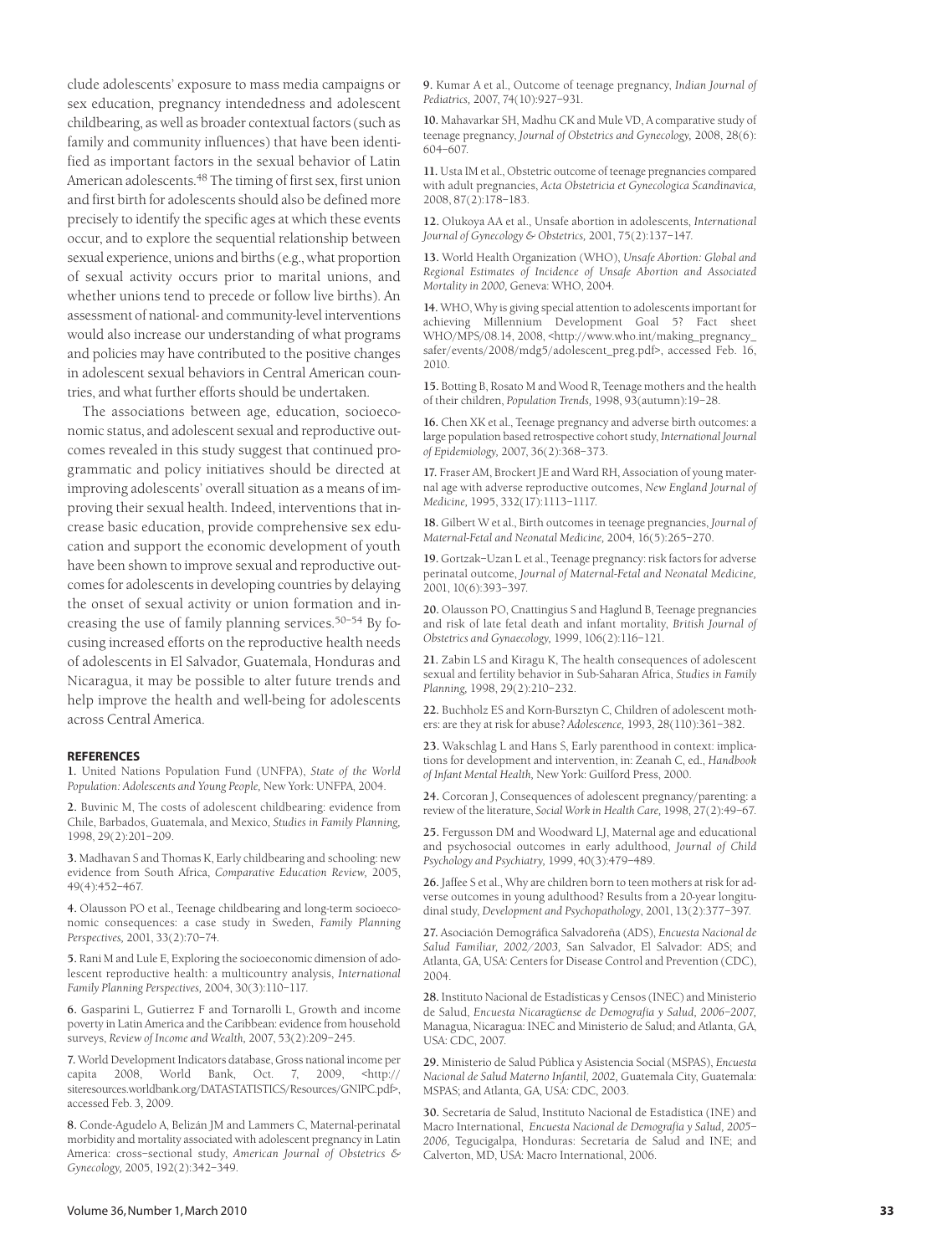**31.** WHO, Statistical Information System database, 2009, <http://who. int/whosis/en/>, accessed Feb. 12, 2009.

**32.** Machinea J, Bárcena A and León A, *The Millennium Development Goals: A Latin American and Caribbean Perspective,* Santiago, Chile: Economic Commission for Latin America and the Caribbean, 2005.

**33.** UN Economic Commission for Latin America and the Caribbean, Infant mortality rate, by sex, by five-year periods, 2010, <http://websie. eclac.cl/anuario\_estadistico/anuario\_2009/datos/1.4.2.xls>, accessed Feb. 16, 2009.

**34.** Pena R, Wall S and Persson LA, The effect of poverty, social inequity, and maternal education on infant mortality in Nicaragua, 1988–1993, *American Journal of Public Health,* 2000, 90(1):64–69.

**35.** Szwarcwald CL, Andrade CL and Bastos FI, Income inequality, residential poverty clustering and infant mortality: a study in Rio de Janeiro, Brazil, *Social Science & Medicine,* 2002, 55(12):2083–2092.

**36.** Filmer D and Pritchett L, Estimating wealth effects without expenditure data—or tears: an application to educational enrollments in states of India, *Demography,* 2001, 38(1):115–132.

**37.** Vyas S and Kumaranayake L, Constructing socioeconomic status indices: how to use principal components analysis, *Health Policy and Planning,* 2006, 21(6):459–468.

**38.** Blanc A et al., Patterns and trends in adolescents' contraceptive use and discontinuation in developing countries and comparisons with adult women, *International Perspectives on Sexual and Reproductive Health*, 2009, 35(2):63–71.

**39.** Remez L et al., *Ensuring a Healthier Tomorrow in Central America: Protecting the Sexual and Reproductive Health of Today's Youth,* New York: Guttmacher Institute, 2008.

**40.** Chackiel J and Schkolnik S, Latin America: overview of the fertility transition, 1950–1990, in: Guzman J et al., eds., *The Fertility Transition in Latin America,* Oxford, England: Oxford University Press, 1996, pp. 3–26.

**41.** Gigante DP et al., Risk factors for childbearing during adolescence in a population-based birth cohort in southern Brazil, *Revista Panamericana de Salud Pública*, 2004, 16(1):1–10.

**42.** Gupta N and Mahy M, Adolescent childbearing in Sub-Saharan Africa: can increased schooling alone raise ages at first birth? *Demographic Research,* 2003, Vol. 8, Art. 4, pp. 93–106, <http://www. demographic-research.org/Volumes/Vol8/4/default.htm>, accessed Feb. 12, 2009.

**43.** Heaton T, Forste R and Otterstrom S, Family transitions in Latin America: first intercourse, first union and first birth, *International Journal of Population Geography,* 2002, 8(1):1–15.

**44.** Martin TC, Women's education and fertility: results from 26 Demographic and Health Surveys, *Studies in Family Planning,* 1995, 26(4):187–202.

**45.** Singh S, Darroch JE and Frost JJ, Socioeconomic disadvantage and adolescent women's sexual and reproductive behavior: the case of five developed countries, *Family Planning Perspectives*, 2001, 33(6):251– 289.

**46.** Ali MM and Cleland J, Sexual and reproductive behaviour among single women aged 15–24 in eight Latin American countries: a comparative analysis, *Social Science & Medicine,* 2005, 60(6):1175–1185.

**47.** Schutt-Aine J and Maddaleno M, *Sexual Health and Development of Adolescents and Youth in the Americas: Program and Policy Implications,* Washington, DC: Pan-American Health Organization, 2003.

**48.** Flórez CE and Núñez J, *Teenage Childbearing in Latin American Countries,* Washington, DC: Inter-American Development Bank, 2001.

**49.** Monteith R, Stupp P and McCracken S, *Reproductive, Maternal, and Child Health in Central America: Trends and Challenges Facing Women and Children,* Atlanta, GA, USA: CDC and U.S. Agency for International Development, 2005.

**50.** Bearinger LH et al., Global perspectives on the sexual and reproductive health of adolescents: patterns, prevention, and potential, *Lancet,* 2007, 369(9568):1220–1231.

**51.** Levitt-Dayal M, Adolescent girls in India choose a better future: an

impact assessment, in: Botts S, ed., *Adolescent Sexual and Reproductive Health: Evidence and Program Implications for South Africa,* Geneva: WHO, 2002.

**52.** Raffaelli M et al., Sexual practices and attitudes of street youth in Belo Horizonte, Brazil, street youth study group, *Social Science & Medicine,* 1993, 37(5):661–670.

**53.** Toledo V et al., Impact of the sexual education program: adolescence, time for decisions, *Revista de la Sociedad Chilena de Obstetricia y Ginecología Infantil y de la Adolescencia,* 2000, 7(3):73–86 (in Spanish).

**54.** Wilder J, Masilamani R and Mathew A, *Reproductive Health of Young Adults in India: The Road to Public Health,* Watertown, MA, USA: Pathfinder International, 2006.

#### **RESUMEN**

**Contexto:** *Comparada con el promedio latinoamericano, la fecundidad en adolescentes es alta en El Salvador, Guatemala, Honduras y Nicaragua; estos países también tienen altos niveles de pobreza y un acceso limitado a servicios de salud reproductiva.*

**Métodos:** *Para cada país, los datos fueron extraídos de cuatro encuestas nacionales de salud, realizadas entre 1987 y 2007; y el análisis se enfocó en las tendencias del comportamiento sexual y reproductivo en mujeres adolescentes de 15–19 años de edad. A través del análisis de eventos que ocurrieron en el pasado, se examinaron las transiciones a la primera relación sexual, la primera unión y el primer nacimiento vivo a lo largo de los años de las encuestas; aplicando análisis de regresión de riesgos de Cox y regresión logística se evaluaron las asociaciones entre características demográficas selectas y estos resultados, así como también el haber usado alguna vez un método anticonceptivo moderno.*

**Resultados:** *La probabilidad de que las mujeres adolescentes hayan empezado a tener relaciones sexuales ha aumentado a través del tiempo en El Salvador, Honduras y Nicaragua; y ha permanecido estable en Guatemala. Mientras tanto, las probabilidades de haber establecido su primera unión han disminuido en Nicaragua y aumentado en El Salvador, pero no han cambiado en Honduras y Guatemala. Notablemente, la probabilidad de que las adolescentes hayan usado alguna vez un método anticonceptivo ha aumentado en los cuatro países en los años de las encuestas. Durante el período de estudio, la probabilidad de que las adolescentes nicaragüenses hayan tenido su primer nacimiento vivo disminuyó significativamente. Finalmente, la residencia urbana, el nivel de educación y la condición socioeconómica fueron vaticinadores importantes de los resultados sexuales y reproductivos de las adolescentes.*

**Conclusiones:** *Las iniciativas de programas y políticas deben enfocarse en el mejoramiento de la educación de las adolescentes y sus perspectivas socioeconómicas; y; en particular, se necesitan realizar esfuerzos para ayudar a las adolescentes a que retrasen la edad en la cual se vuelven sexualmente activas y establecen su primera unión.*

## **RÉSUMÉ**

**Contexte:** *Par rapport à la moyenne d'Amérique latine, la fécondité adolescente est élevée au Salvador, au Guatemala, au Honduras et au Nicaragua—quatre pays présentant aussi de hauts niveaux de pauvreté et un faible accès aux soins de santé*